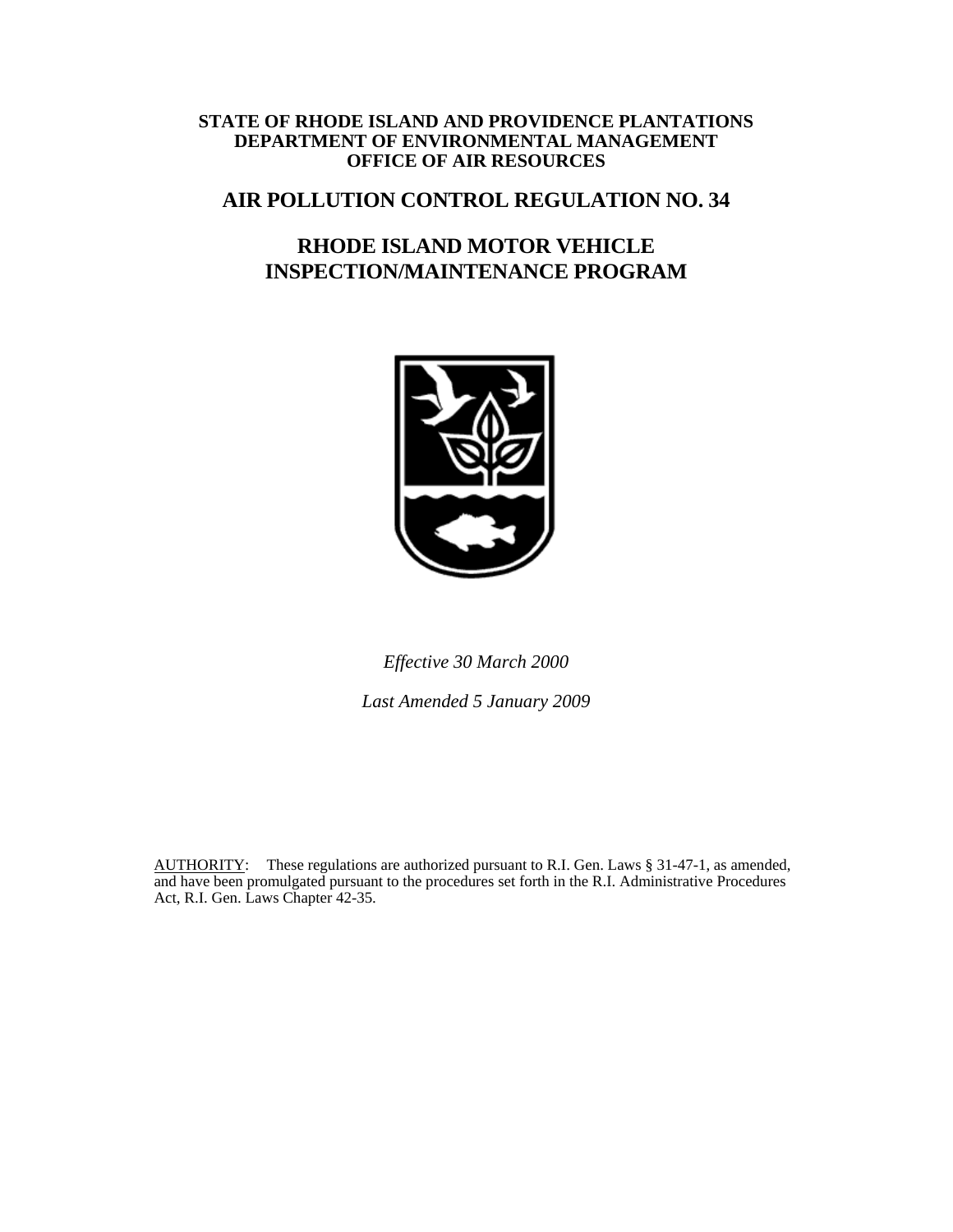# **TABLE OF CONTENTS**

|        | 34. Rhode Island Motor Vehicle Inspection/Maintenance Program (Rhode Island I/M Program)1 |  |
|--------|-------------------------------------------------------------------------------------------|--|
|        |                                                                                           |  |
|        |                                                                                           |  |
|        |                                                                                           |  |
|        |                                                                                           |  |
|        |                                                                                           |  |
|        |                                                                                           |  |
|        |                                                                                           |  |
|        |                                                                                           |  |
|        |                                                                                           |  |
|        |                                                                                           |  |
|        |                                                                                           |  |
|        |                                                                                           |  |
|        |                                                                                           |  |
|        |                                                                                           |  |
| 34.9   |                                                                                           |  |
| 34.9.1 |                                                                                           |  |
| 34.9.2 |                                                                                           |  |
| 34.9.3 |                                                                                           |  |
| 34.9.4 |                                                                                           |  |
| 34.9.5 |                                                                                           |  |
|        |                                                                                           |  |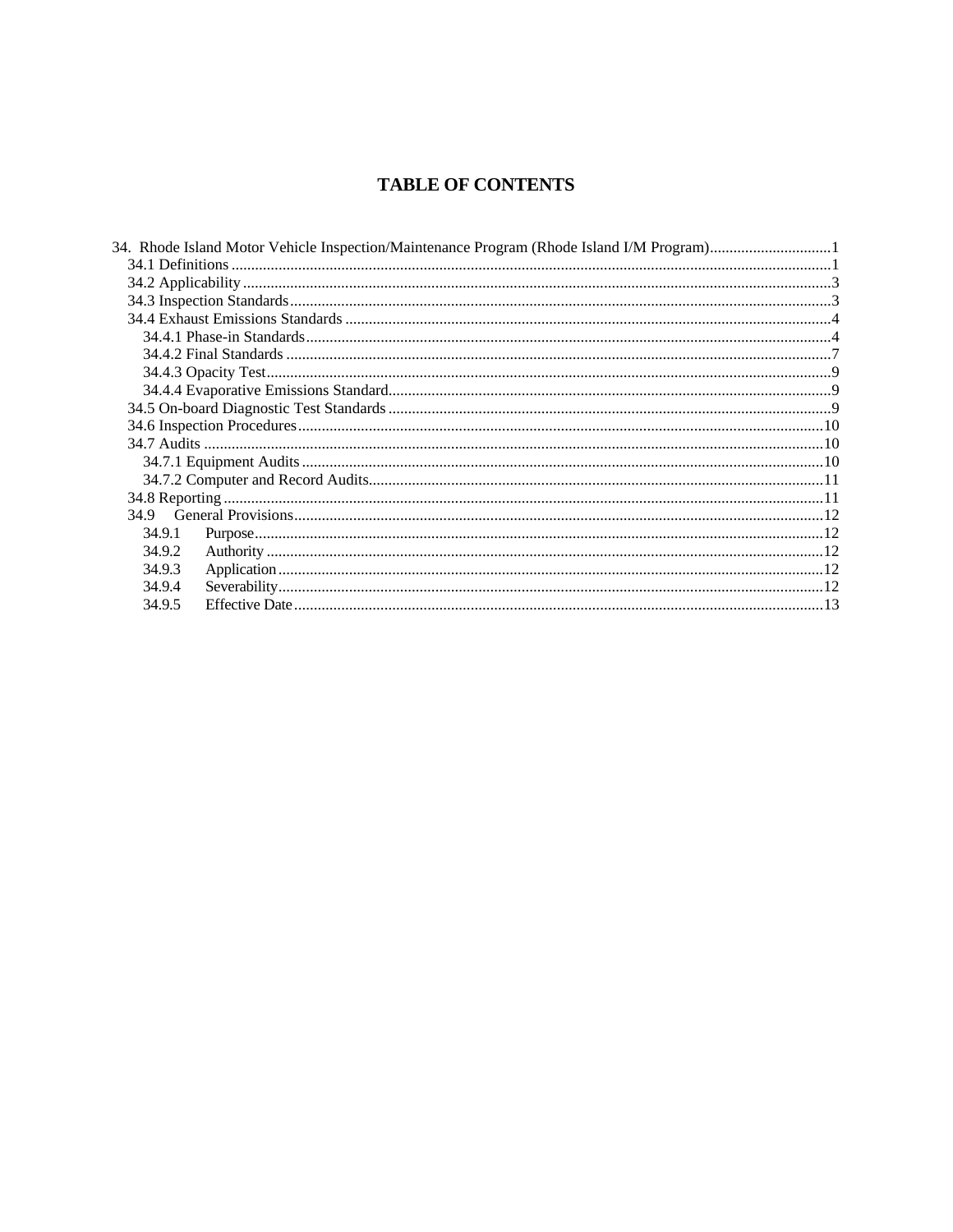## <span id="page-2-0"></span>**RHODE ISLAND DEPARTMENT OF ENVIRONMENTAL MANAGEMENT OFFICE OF AIR RESOURCES AIR POLLUTION CONTROL REGULATION NO. 34**

### **RHODE ISLAND MOTOR VEHICLE INSPECTION/MAINTENANCE PROGRAM**

### 34. Rhode Island Motor Vehicle Inspection/Maintenance Program (Rhode Island I/M Program)

### 34.1 Definitions

Unless otherwise expressly defined in this section, the terms used in this regulation shall be defined by reference to the Rhode Island Air Pollution Control General Definitions Regulation. As used in this regulation, the following terms shall, where the context permits, be construed as follows:

- 34.1.1 **"Adjusted loaded vehicle weight"** means the numerical average of vehicle curb weight and gross vehicle weight rating.
- 34.1.2 **"Authorized Inspection Repair Station"** and **"AIRS"** mean an inspection location authorized by the Department to provide motor vehicle safety and emission inspection and repairs, or inspections only.
- 34.1.3 **"Calibration"** means the act of checking and adjusting the exhaust emission analyzer by introducing reference gases of known concentrations into the analyzer.
- 34.1.4 **"CIRT"** means a Certified Inspection Repair Technician certified by the Department of Revenue to provide both inspection and repairs for motor vehicle safety and emissions.
- 34.1.5 **"CIT"** means a Certified Inspection Technician certified by the Department of Revenue to perform motor vehicle safety and emission inspections only.
- 34.1.6 **"Curb weight"** means the actual or the manufacturer's estimated weight of the vehicle in operational status with all standard equipment and weight of fuel at nominal tank capacity, and the weight of optional equipment computed in accordance with 40 CFR 1832-01.
- 34.1.7 **"Day"** means a calendar day, unless otherwise designated.
- 34.1.8 **"Dealer"** means a person or entity engaged in the business of buying, selling, or exchanging vehicles and who has an established place of business for such purpose and as further defined in section 31.1.19 (a) of the Motor Vehicle Code.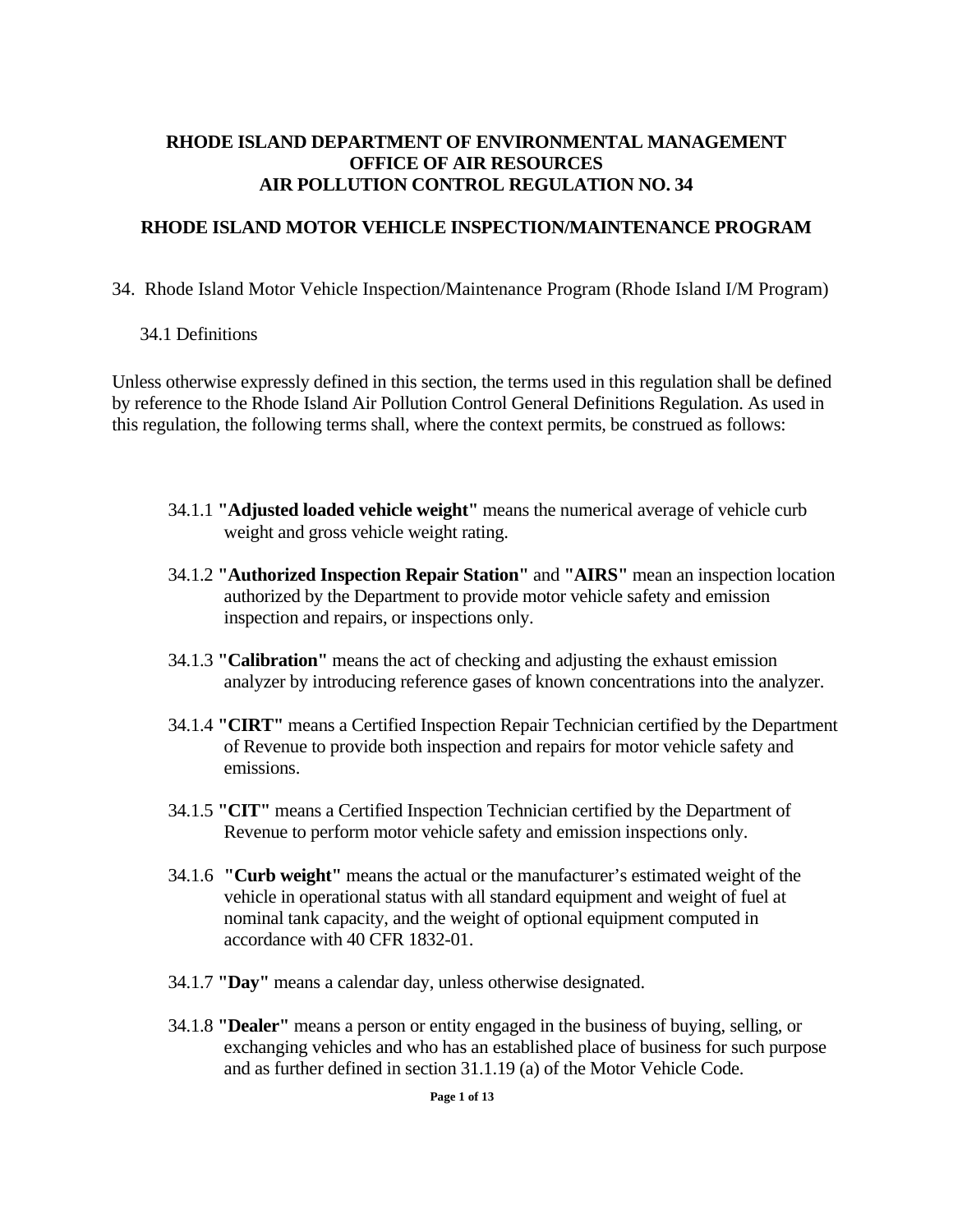- 34.1.9 **"Exhaust emissions standard"** means the maximum allowable levels of carbon monoxide, hydrocarbons and oxides of nitrogen appropriate for the age and type of vehicle tested.
- 34.1.10 **"Gross vehicle weight rating (GVWR)"** is the weight value specified by the vehicle manufacturer on the Federal weight certification label as the loaded weight of a vehicle.
- 34.1.11 **"IM240"** means the transient dynamometer schedule described in EPA Report number EPA-AA-EPSD-IM-93-1 April 1994.
- 34.1.12 **"Inspection"** means the testing of the exhaust and functional emission controls along with a safety inspection of a subject vehicle.
- 34.1.13 **"Inspection station"** means an inspection facility for motor vehicle safety, onboard diagnostics and emissions inspection operated by an AIRS.
- 34.1.14 **"Loaded vehicle weight"** means the vehicle's curb weight plus 300 pounds.
- 34.1.15 **"Model year"** means the manufacturer's annual production period for each engine family which includes January 1 of a calendar year or, if the manufacturer has no annual production period, the calendar year. In the case of any motor vehicle manufactured in two or more stages, the time of manufacture shall be the date of completion of the chassis.
- 34.1.16 **"Motor vehicle"** means every motor vehicle which is self-propelled, except vehicles moved exclusively by human power and motorized wheelchairs.
- 34.1.17 **"New Motor Vehicle"** means a motor vehicle that the equitable or legal title has never been transferred to the first person who in good faith purchases the vehicle for purposes other than resale.
- 34.1.18 **"Operator"** means any motorist, owner or lessee in control of a motor vehicle.
- 34.1.19 **"On-board diagnostics"** and **"OBD"** mean the system that monitors and records the operations and faults of a vehicle's emissions controls and related systems.
- 34.1.20 **"RI2000"** means the transient dynamometer emissions test described in the Department of Environmental Management APC Regulation No. 34.
- 34.1.21 **"Rhode Island I/M Program"** means the Rhode Island Motor Vehicle Inspection/Maintenance Program.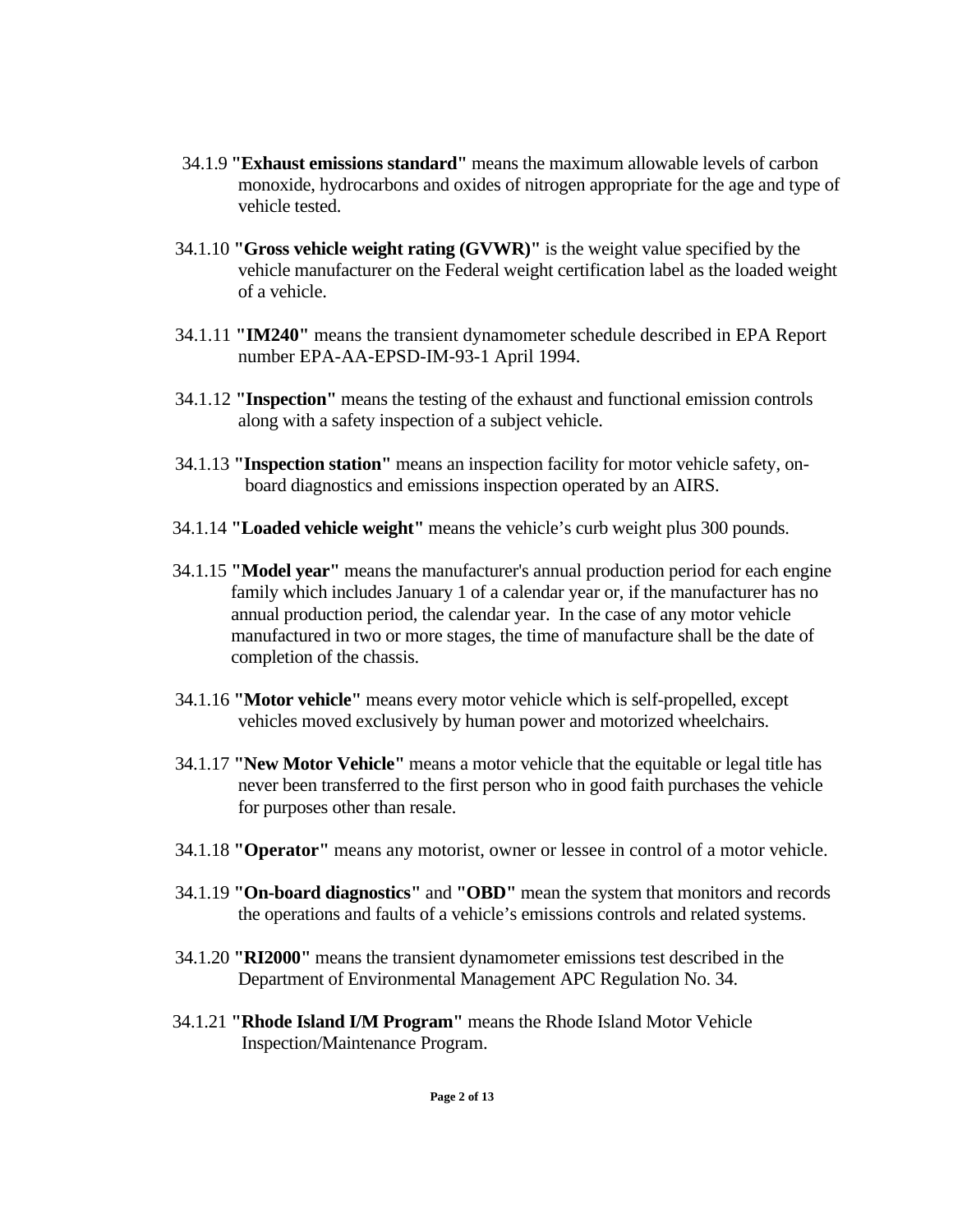- <span id="page-4-0"></span>34.1.22 **"Rhode Island I/M Program Manager"** means a person, business firm, partnership, or corporation with whom the Department has a contract that provides for the establishment and operation of the Rhode Island Motor Vehicle Inspection/Maintenance Program.
- 34.1.23 **"Remote Sensing Device"** is a device which directs an infra-red or laser beam across a lane of traffic to instantly detect and read the concentrations of pollutants in a vehicle's exhaust.
- 34.1.24 **"Safety and emission inspection program"** means an enhanced vehicle emission inspection program as defined by the Environmental Protection Agency including, but not limited to, a network of computerized emission analyzers, on-road testing, and inspection of vehicle safety devices through an inspection program.
- 34.1.25 **"Test" and "testing"** mean the use of analyzers and diagnostic equipment as appropriate and the application of techniques, methods, policies and procedures established or approved by the Department for the purpose of comparing emission levels and/or operating systems in vehicles to regulatory safety and emission standards.
- 34.1.26 **"Transient emission test"** means the quantitative measurement and comparison to established standards of a vehicle's exhaust emissions over a specified maximum time period while operating the vehicle on an inertia weight loaded dynamometer over a specified driving cycle.
- 34.1.27 **"Year"** means a calendar year.

# 34.2 Applicability

These regulations apply to all motor vehicles subject to the inspection requirements of the Rhode Island Motor Vehicle Inspection/Maintenance Program, Safety and Emissions Control Regulation No. 1.

# 34.3 Inspection Standards

These regulations establish the following standards and criteria for motor vehicle emissions inspections. These regulations are devised to give consideration to the levels of emissions reduction necessary to achieve and maintain federal and state ambient air quality standards and the levels necessary to protect human health and the environment. The standards and criteria shall include, but not be limited to, a requirement to test the emissions of motor vehicles for hydrocarbons (HC), carbon monoxide (CO) and oxides of nitrogen (NOx) using an exhaust emissions test, and/or the examination of a vehicle's on-board diagnostic system, using the RI2000 test analyzer.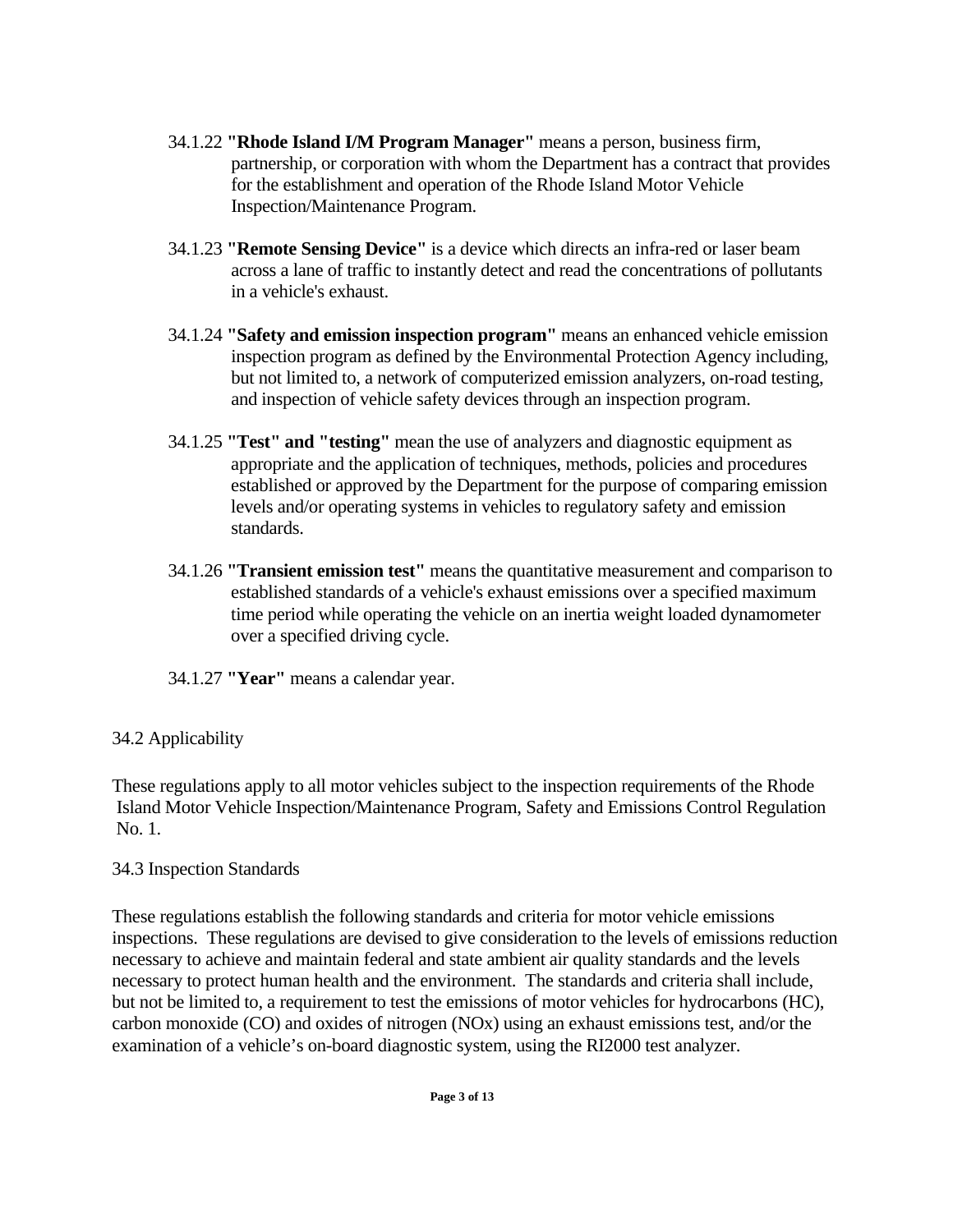<span id="page-5-0"></span>Vehicles subject to the Rhode Island I/M Program shall be inspected for compliance with the following standards, criteria and procedures using an exhaust emissions test, evaporative emissions test, and on-board diagnostics inspection.

For gasoline-powered vehicles, all 1996 and newer vehicles should be tested with OBD. If a gasoline powered vehicle not originally designed to have OBD is presented, it will be tested to the appropriate dynamometer standards. If the vehicle can not be tested on a dynamometer (such as an all wheel drive vehicle), it will receive the two speed idle test.

OBD-equipped diesel vehicles should be tested with OBD. If the vehicle is diesel and can not be tested using OBD, it will be tested with the dynamometer opacity test. If the vehicle can not be tested on a dynamometer (such as an all wheel drive vehicle), it will not be subjected to an emissions test.

34.4 Exhaust Emissions Standards

34.4.1 Phase-in Standards

The phase-in standards (tables 1-3) shall apply for two years after the inspection requirement commences.

٦

| DYNAMOMETER EXHAUST EMISSIONS STANDARD |
|----------------------------------------|
|----------------------------------------|

| <b>Light Duty Vehicles</b>                         |                                                |                  |                    |  |
|----------------------------------------------------|------------------------------------------------|------------------|--------------------|--|
|                                                    | Hydrocarbons                                   | Carbon Monoxide  | Oxides of Nitrogen |  |
|                                                    | (grams per mile)                               | (grams per mile) | (grams per mile)   |  |
| 1996 and newer                                     | 2.25                                           | 23.74            | 3.25               |  |
| $1991 - 1995$                                      | 3.06                                           | 30.99            | 4.09               |  |
| 1983 - 1990                                        | 4.70                                           | 45.48            | 7.21               |  |
| $1981 - 1982$                                      | 4.70                                           | 88.96            | 7.21               |  |
| 1980                                               | 4.70                                           | 88.96            | 9.92               |  |
| $1977 - 1979$                                      | 15.92                                          | 132.44           | 9.92               |  |
| $1975 - 1976$                                      | 15.92                                          | 132.44           | 14.92              |  |
| Pre 1975 (advisory)                                | 15.92                                          | 132.44           | 14.92              |  |
| <b>Light Duty Trucks 1</b>                         |                                                |                  |                    |  |
|                                                    | Trucks less than or equal to 6,000 pounds GVWR |                  |                    |  |
|                                                    | <b>Hydrocarbons</b>                            | Carbon Monoxide  | Oxides of Nitrogen |  |
|                                                    | (grams per mile)                               | (grams per mile) | (grams per mile)   |  |
| 1996 and newer<br>3,750 LVW or less                | 2.25                                           | 23.74            | 3.25               |  |
| 1996 and newer<br>Greater than 3,750<br><b>LVW</b> | 2.66                                           | 30.99            | 4.09               |  |
| $1991 - 1995$                                      | 5.51                                           | 88.96            | 4.92               |  |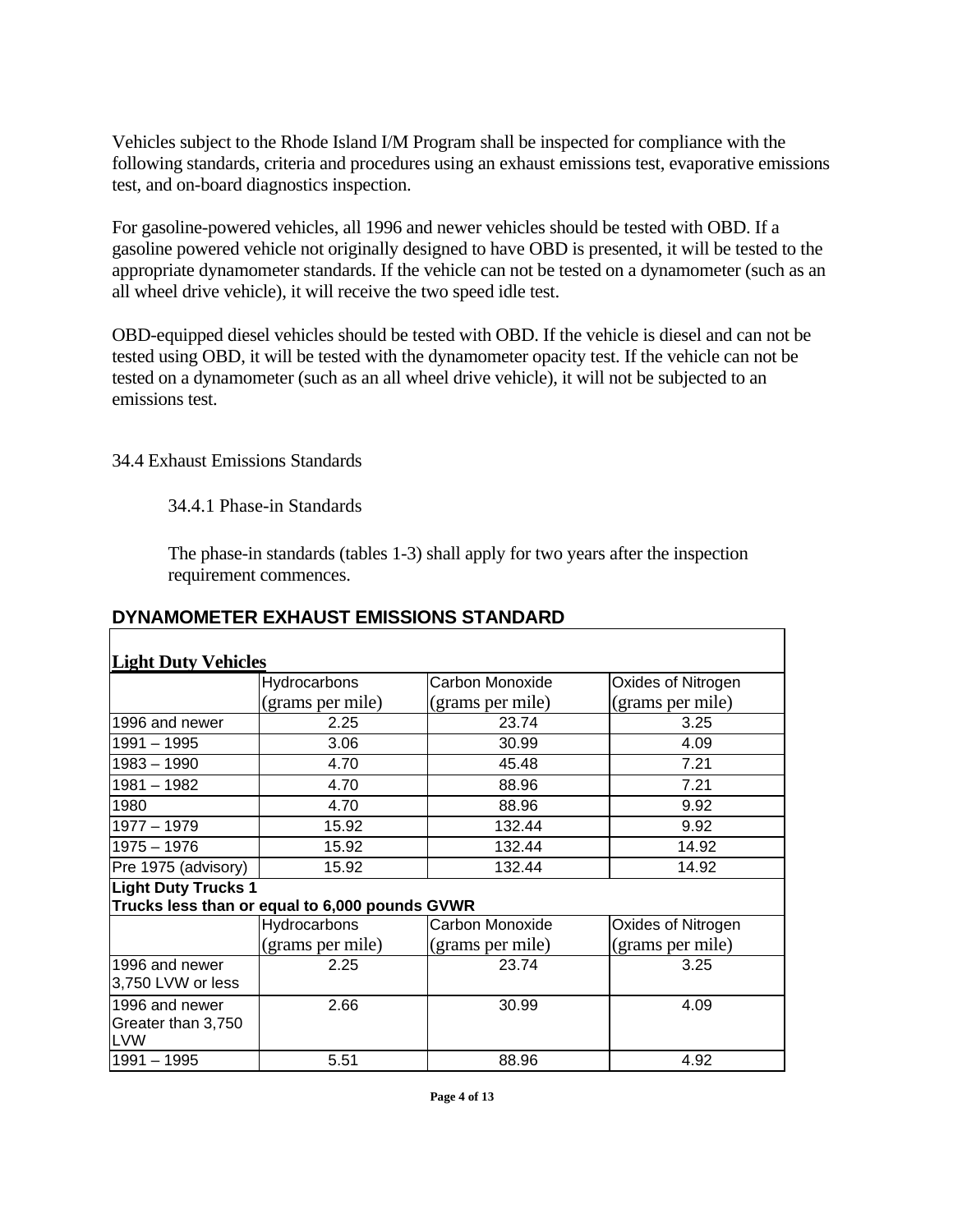| $1988 - 1990$              | 7.15                                  | 117.95           | 8.46               |
|----------------------------|---------------------------------------|------------------|--------------------|
| 1984 - 1987                | 10.31                                 | 117.95           | 11.59              |
| $1979 - 1983$              | 15.92                                 | 146.93           | 11.59              |
| $1975 - 1978$              | 16.94                                 | 175.92           | 14.92              |
| Pre 1975 (advisory)        | 16.94                                 | 175.92           | 14.92              |
| <b>Light Duty Trucks 2</b> |                                       |                  |                    |
|                            | Trucks greater than 6,000 pounds GVWR |                  |                    |
|                            | Hydrocarbons                          | Carbon Monoxide  | Oxides of Nitrogen |
|                            | (grams per mile)                      | (grams per mile) | (grams per mile)   |
| 1996 and newer             | 2.66                                  | 30.99            | 4.09               |
| 5,750 ALVW or less         |                                       |                  |                    |
| 1996 and newer             | 5.51                                  | 88.96            | 6.59               |
| greater than 5,750         |                                       |                  |                    |
| <b>ALVW</b>                |                                       |                  |                    |
| $1991 - 1995$              | 5.51                                  | 88.96            | 7.42               |
| $1988 - 1990$              | 7.15                                  | 117.95           | 8.25               |
| $1984 - 1987$              | 10.31                                 | 117.95           | 11.59              |
| $1979 - 1983$              | 15.92                                 | 146.93           | 11.59              |
| $1975 - 1978$              | 16.94                                 | 175.92           | 14.92              |
| Pre 1975 (advisory)        | 16.94                                 | 175.92           | 14.92              |

LVW means loaded vehicle weight. ALVW means adjusted loaded vehicle weight.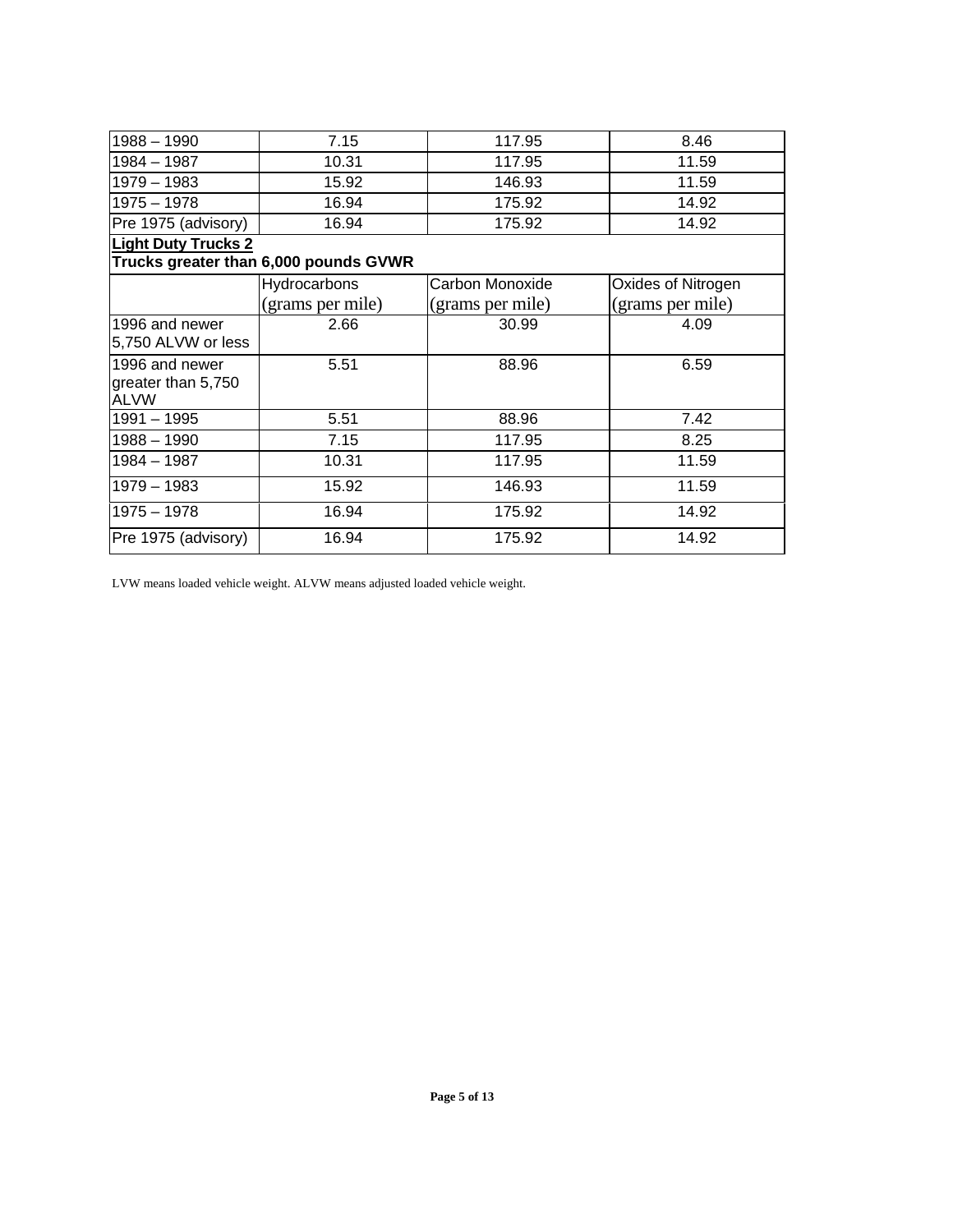# **TWO SPEED IDLE EXHAUST EMISSIONS STANDARD**

| <b>Light Duty Vehicles</b>                                       |                                                |                 |  |  |
|------------------------------------------------------------------|------------------------------------------------|-----------------|--|--|
| <b>Idle and 2500 RPM Cutpoints</b>                               |                                                |                 |  |  |
|                                                                  | Hydrocarbons                                   | Carbon Monoxide |  |  |
|                                                                  | (ppm)                                          | (percent)       |  |  |
| 1981 and later                                                   | 220                                            | 1.2             |  |  |
| 1979-1980                                                        | 300                                            | 2.5             |  |  |
| 1975-1978                                                        | 300                                            | 3.0             |  |  |
| 1968-1974                                                        | 700                                            | 6.0             |  |  |
| Pre-1968                                                         | 800                                            | 7.0             |  |  |
| <b>Light Duty Trucks 1</b><br>Idle and 2500 RPM Cutpoints        | Trucks less than or equal to 6,000 pounds GVWR |                 |  |  |
|                                                                  | Hydrocarbons                                   | Carbon Monoxide |  |  |
|                                                                  | (ppm)                                          | (percent)       |  |  |
| 1981 and later                                                   | 220                                            | 1.2             |  |  |
| 1979-1980                                                        | 300                                            | 2.5             |  |  |
| 1975-1978                                                        | 300                                            | 3.0             |  |  |
| 1968-1974                                                        | 700                                            | 6.0             |  |  |
| Pre-1968                                                         | 800                                            | 7.0             |  |  |
| <b>Light Duty Trucks 2</b><br><b>Idle and 2500 RPM Cutpoints</b> | Trucks greater than 6,000 pounds GVWR          |                 |  |  |
|                                                                  | Hydrocarbons                                   | Carbon Monoxide |  |  |
|                                                                  | (ppm)                                          | (percent)       |  |  |
| 1981 and later                                                   | 220                                            | 1.2             |  |  |
| 1979-1980                                                        | 300                                            | 2.5             |  |  |
| 1975-1978                                                        | 300                                            | 3.0             |  |  |
| 1968-1974                                                        | 700                                            | 6.0             |  |  |
| Pre-1968                                                         | 7.0<br>800                                     |                 |  |  |

# **DIESEL VEHICLE OPACITY EMISSIONS STANDARD**

| All Light-Duty Vehicles and Trucks up to 8,500 lbs. GVWR |                                           |      |  |  |
|----------------------------------------------------------|-------------------------------------------|------|--|--|
| <b>Model Year</b>                                        | <b>Diesel Smoke Opacity Cutpoints (%)</b> |      |  |  |
|                                                          | Loaded                                    | Idle |  |  |
| All                                                      | 20%                                       | 20%  |  |  |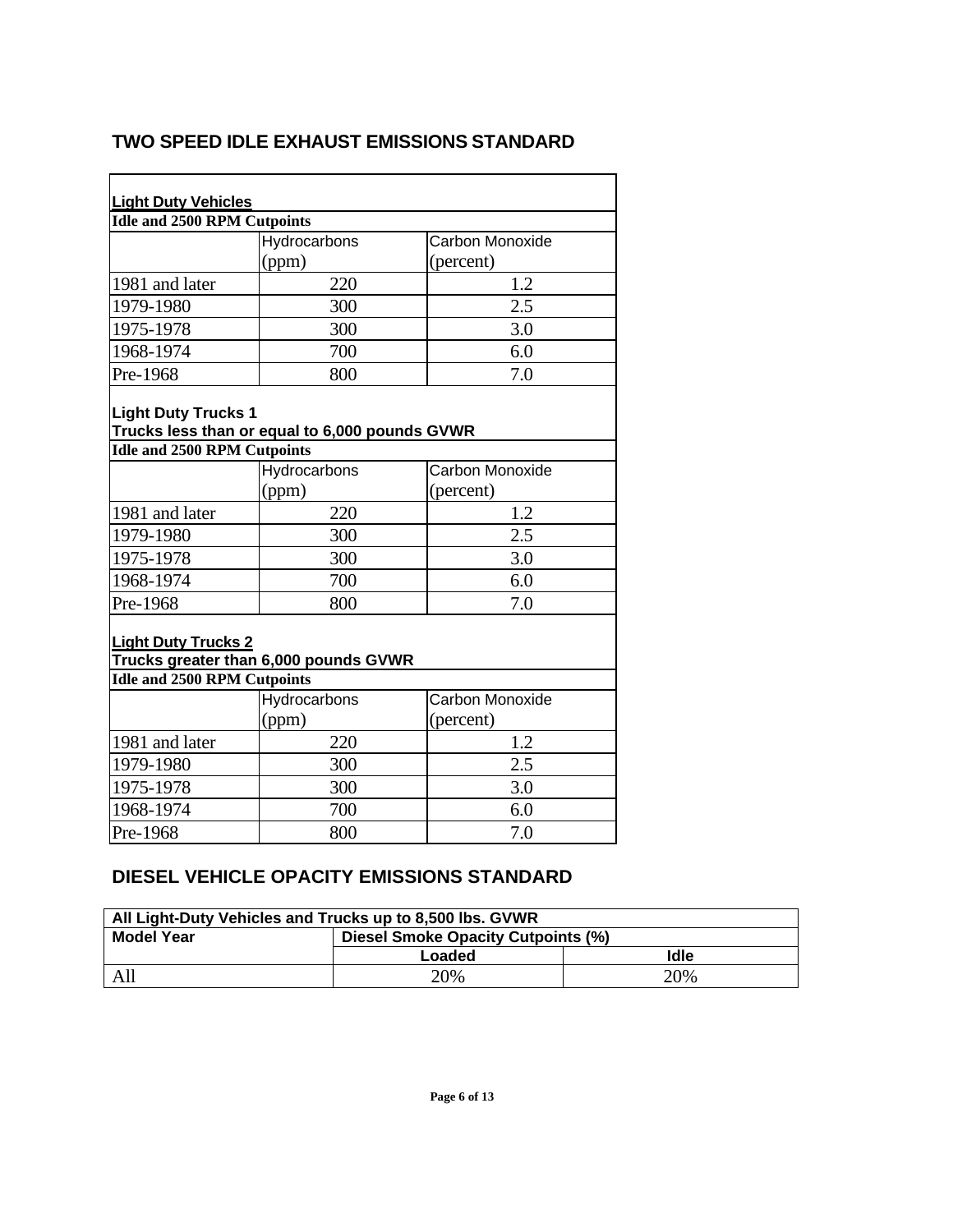<span id="page-8-0"></span>34.4.2 Final Standards

 The final standards shall apply beginning two years after the inspection requirement commences and continue thereafter.

#### **Light Duty Vehicles Hydrocarbons** (grams per mile) Carbon Monoxide (grams per mile) Oxides of Nitrogen (grams per mile) 1996 and newer 1.84 16.50 2.42 1991 – 1995 2.25 23.74 3.25 1984 – 1990 2.25 23.74 3.25 1981 – 1982 2.25 45.48 3.25 1980 2.25 45.48 6.59 1977 – 1979 6.74 96.21 6.59 1975 – 1976 – 1976 – 1975 – 1975 – 1975 – 1976 – 1976 – 1989 – 1989 – 1980 – 1980 – 1980 – 1980 – 19

Pre 1975 (advisory) 15.92 132.44 14.92

# **DYNAMOMETER EXHAUST EMISSIONS STANDARD**

| <b>Light Duty Trucks 1</b> |  |  |
|----------------------------|--|--|
|----------------------------|--|--|

#### **Trucks less than or equal to 6,000 pounds GVWR**

|                                                    | <b>Hydrocarbons</b> | Carbon Monoxide  | Oxides of Nitrogen |
|----------------------------------------------------|---------------------|------------------|--------------------|
|                                                    | (grams per mile)    | (grams per mile) | (grams per mile)   |
| 1996 and newer<br>3,750 LVW or less                | 1.84                | 16.50            | 2.42               |
| 1996 and newer<br>Greater than 3,750<br><b>LVW</b> | 2.25                | 20.84            | 2.92               |
| $1991 - 1995$                                      | 3.88                | 59.97            | 4.09               |
| $1988 - 1990$                                      | 3.88                | 59.97            | 4.09               |
| 1984 - 1987                                        | 3.88                | 59.97            | 7.42               |
| $1979 - 1983$                                      | 7.55                | 103.45           | 7.42               |
| $1975 - 1978$                                      | 8.78                | 117.95           | 9.92               |
| Pre 1975 (advisory)                                | 16.94               | 175.92           | 14.92              |

# **Light Duty Trucks 2**

#### **Trucks greater than 6,000 pounds GVWR**

|                                                     | <b>Hydrocarbons</b> | Carbon Monoxide  | <b>Oxides of Nitrogen</b> |
|-----------------------------------------------------|---------------------|------------------|---------------------------|
|                                                     | (grams per mile)    | (grams per mile) | (grams per mile)          |
| 1996 and newer                                      | 2.25                | 20.84            | 2.92                      |
| 5,750 ALVW or less                                  |                     |                  |                           |
| 1996 and newer<br>greater than 5,750<br><b>ALVW</b> | 2.25                | 23.74            | 3.25                      |
| l1991 – 1995                                        | 3.88                | 59.97            | 5.75                      |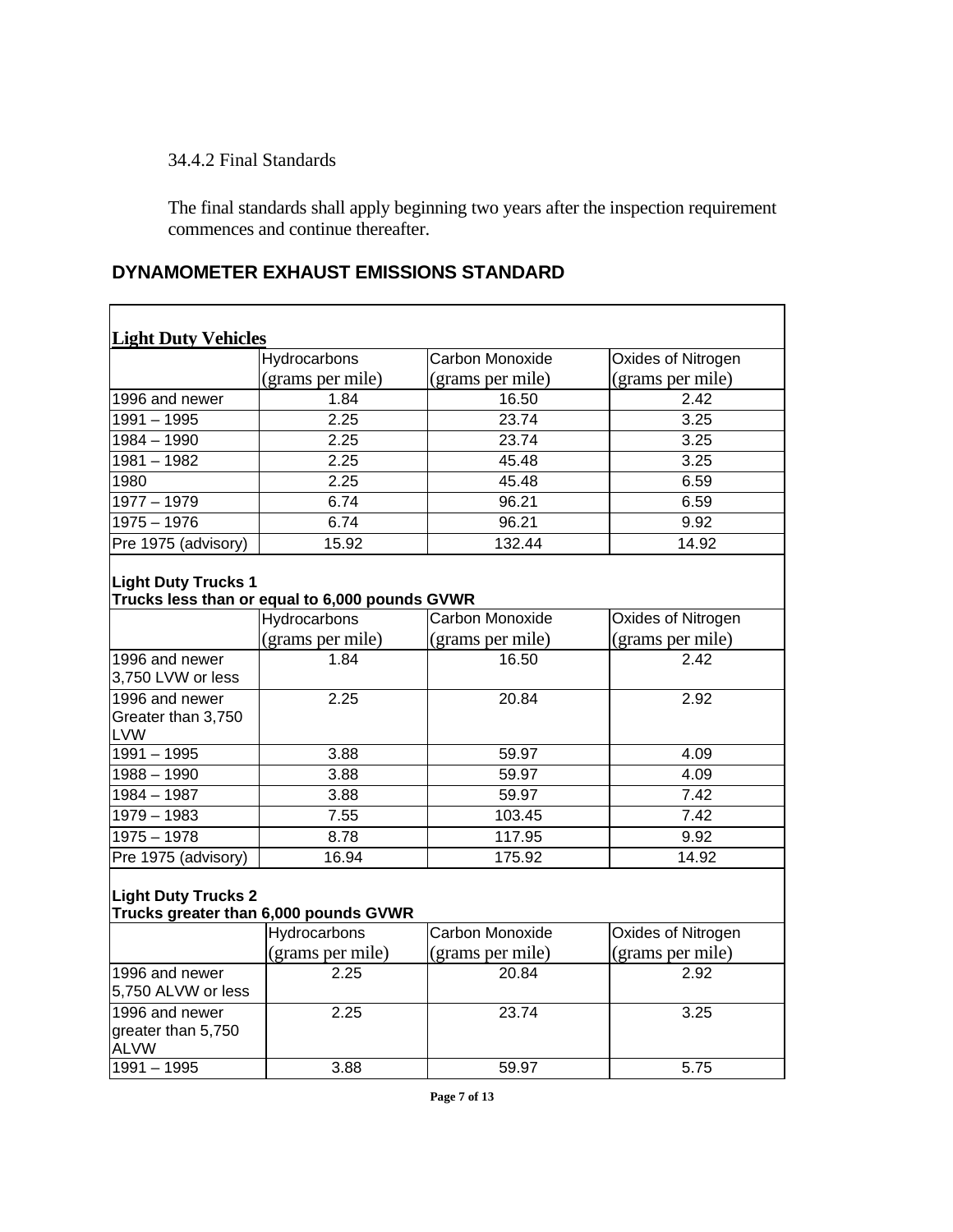| $1988 - 1990$       | 3.88  | 59.97  | 5.75  |
|---------------------|-------|--------|-------|
| $1984 - 1987$       | 3.88  | 59.97  | 7.42  |
| $1979 - 1983$       | 7.55  | 103.45 | 7.42  |
| $1975 - 1978$       | 8.78  | 117.95 | 9.92  |
| Pre 1975 (advisory) | 16.94 | 175.92 | 14.92 |

LVW means loaded vehicle weight. ALVW means adjusted loaded vehicle weight.

# **TWO SPEED IDLE EXHAUST EMISSIONS STANDARD**

| <b>Light Duty Vehicles</b>                                       |                                                |                                     |  |  |
|------------------------------------------------------------------|------------------------------------------------|-------------------------------------|--|--|
| <b>Idle and 2500 RPM Cutpoints</b>                               |                                                |                                     |  |  |
|                                                                  | Hydrocarbons                                   | Carbon Monoxide                     |  |  |
|                                                                  | (ppm)                                          | (percent)                           |  |  |
| 1981 and later                                                   | 220                                            | 1.2                                 |  |  |
| 1979-1980                                                        | 300                                            | 2.5                                 |  |  |
| 1975-1978                                                        | 300                                            | 3.0                                 |  |  |
| 1968-1974                                                        | 700                                            | 6.0                                 |  |  |
| Pre-1968                                                         | 800                                            | 7.0                                 |  |  |
| <b>Light Duty Trucks 1</b><br><b>Idle and 2500 RPM Cutpoints</b> | Trucks less than or equal to 6,000 pounds GVWR |                                     |  |  |
|                                                                  | Hydrocarbons                                   | Carbon Monoxide                     |  |  |
|                                                                  | (ppm)                                          | (percent)                           |  |  |
| 1981 and later                                                   | 220                                            | 1.2                                 |  |  |
| 1979-1980                                                        | 300                                            | 2.5                                 |  |  |
| 1975-1978                                                        | 300                                            | 3.0                                 |  |  |
| 1968-1974                                                        | 700                                            | 6.0                                 |  |  |
| Pre-1968                                                         | 800                                            | 7.0                                 |  |  |
| <b>Light Duty Trucks 2</b>                                       | Trucks greater than 6,000 pounds GVWR          |                                     |  |  |
| <b>Idle and 2500 RPM Cutpoints</b>                               |                                                |                                     |  |  |
|                                                                  | Hydrocarbons<br>(ppm)                          | <b>Carbon Monoxide</b><br>(percent) |  |  |
| 1981 and later                                                   | 220                                            | 1.2                                 |  |  |
| 1979-1980                                                        | 300                                            | 2.5                                 |  |  |
| 1975-1978                                                        | 300                                            | 3.0                                 |  |  |
| 1968-1974                                                        | 700                                            | 6.0                                 |  |  |
| Pre-1968                                                         | 800                                            | 7.0                                 |  |  |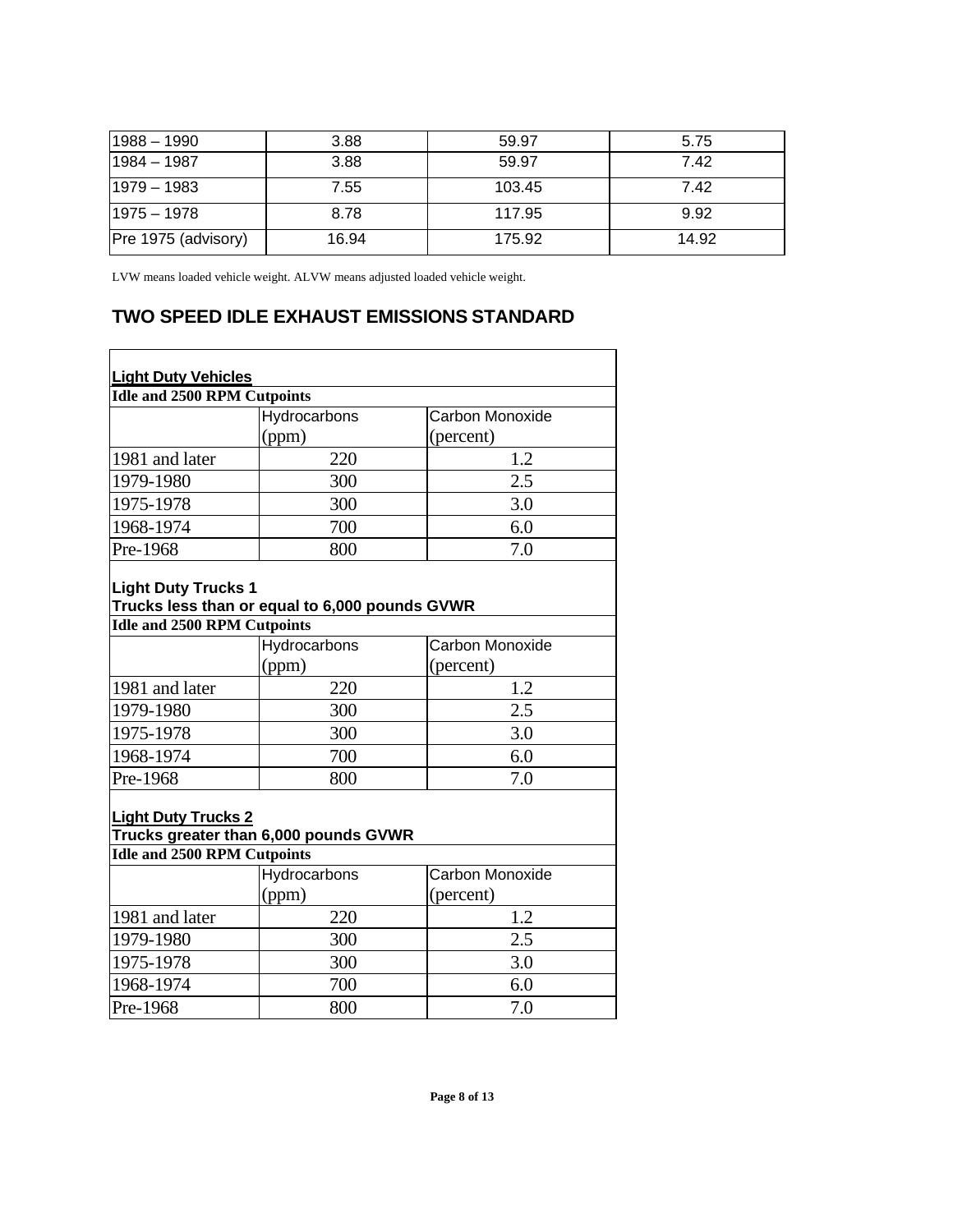# <span id="page-10-0"></span>**DIESEL VEHICLE OPACITY EMISSIONS STANDARD**

| All Light-Duty Vehicles and Trucks up to 8,500 lbs. GVWR |                         |  |  |
|----------------------------------------------------------|-------------------------|--|--|
| <b>Diesel Smoke Opacity Standards (%)</b><br>Model Year  |                         |  |  |
|                                                          | <b>Dynamometer Test</b> |  |  |
|                                                          | 20%                     |  |  |

34.4.3 Opacity Test

Dynamometer Opacity Test

The RI2000 workstation and dynamometer shall be used to inspect non-OBD equipped diesel vehicles capable of being tested on the dynamometer for opacity. Vehicles shall be driven to a speed of thirty miles per hour with the load increasing as the vehicle increases speed. When the vehicle speed and dynamometer load are within  $\pm$  5% of target for five (5) seconds stabilization period, the system will take opacity samples using the diesel exhaust emissions probe during the 15 second sample period and automatically record opacity readings. A five (5) second running average of the opacity readings will be calculated by the RI 2000 analyzer. The lowest average for the test period will be utilized as the final results.

## 34.4.4 Evaporative Emissions Standard

Gas Cap Integrity Test

 Gas caps shall be inspected using the Gas Cap Integrity Test for non OBD-equipped vehicles. Gas caps shall be subject to an initial system pressure of 30±1 inches of water. Gas caps with a leak rate of less than or equal to 60 cubic centimeters per minute shall have passed the Gas Cap Integrity Test.

### 34.5 On-board Diagnostic Test Standards

 OBD inspection shall occur through the connection of the OBD-II SAE standardized vehicle port to the RI2000 workstation. Inspectors shall follow the inspection procedures as defined in 40 CFR 85.2222.

An on-board diagnosis system inspection failure shall occur when:

- a) For MY 2001 and newer vehicles, more than one monitor in a vehicle's onboard computer is not set as ready; or,
- b) For MY 1996-2000 vehicles, more than two monitors in a vehicle's on-board computer are not set as ready; or,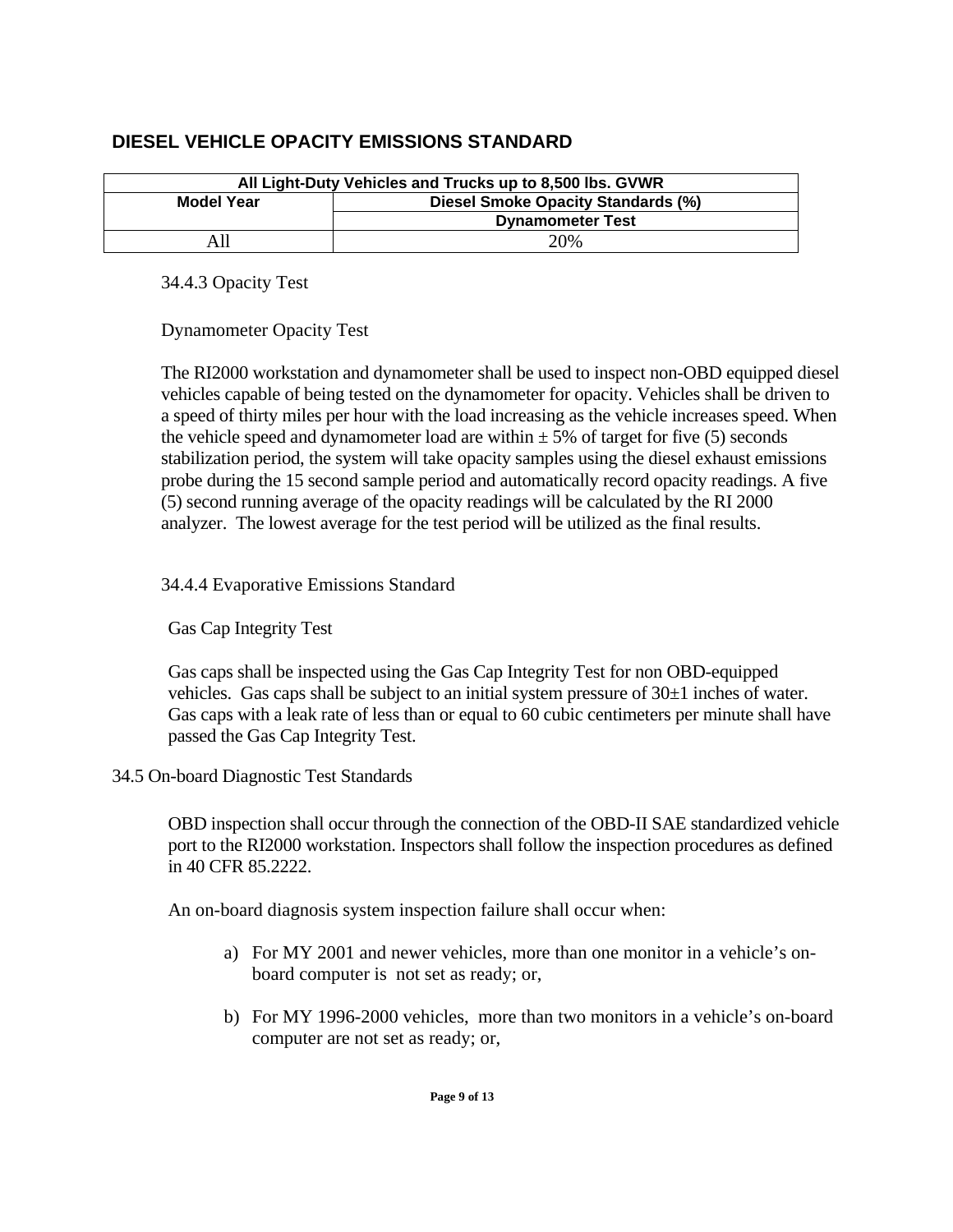<span id="page-11-0"></span>c) The malfunction indicator light (MIL) does not illuminate at all when the vehicle is in the key-on/engine-off condition, even if no diagnostic trouble codes are present and the MIL has not been commanded on.

If the vehicle OBD system is not communicating with the RI2000 analyzer, the vehicle shall undergo the appropriate exhaust emissions test.

### 34.6 Inspection Procedures

 The AIRS shall conduct emissions or OBD inspections using the inspection and calibration procedures programmed into the RI2000 analyzers by the Rhode Island I/M Program Manager. OBD inspection procedures shall comply with OBD procedures defined in 40 CFR 85.2222. Emissions test procedures shall measure and record exhaust emissions to assess compliance with standards in section 34.4 of this regulation.

## 34.7 Audits

 The Rhode Island I/M Program Manager shall cooperate with the Department in conjunction with the conducting of audits of, records, equipment and computer data, by providing, in a timely manner, access, documentation and computer information which may be required to complete any Rhode Island I/M Program audits including, but not limited to, the following audits:

# 34.7.1 Equipment Audits

 Quality control evaluations shall be conducted at a minimum of two overt audits per year, per inspection bay on emissions test equipment, with additional audits as needed. The audits may be conducted electronically using the centralized computer. The evaluations will include:

- a) a gas audit using gases of known concentrations and comparing these concentrations to actual readings;
- b) a check for tampering, worn instrumentation, blocked filters, and other conditions that would impede accurate sampling;
- c) a check for critical flow;
- d) a check of the Constant Volume Sample flow calibration;
- e) a leak check;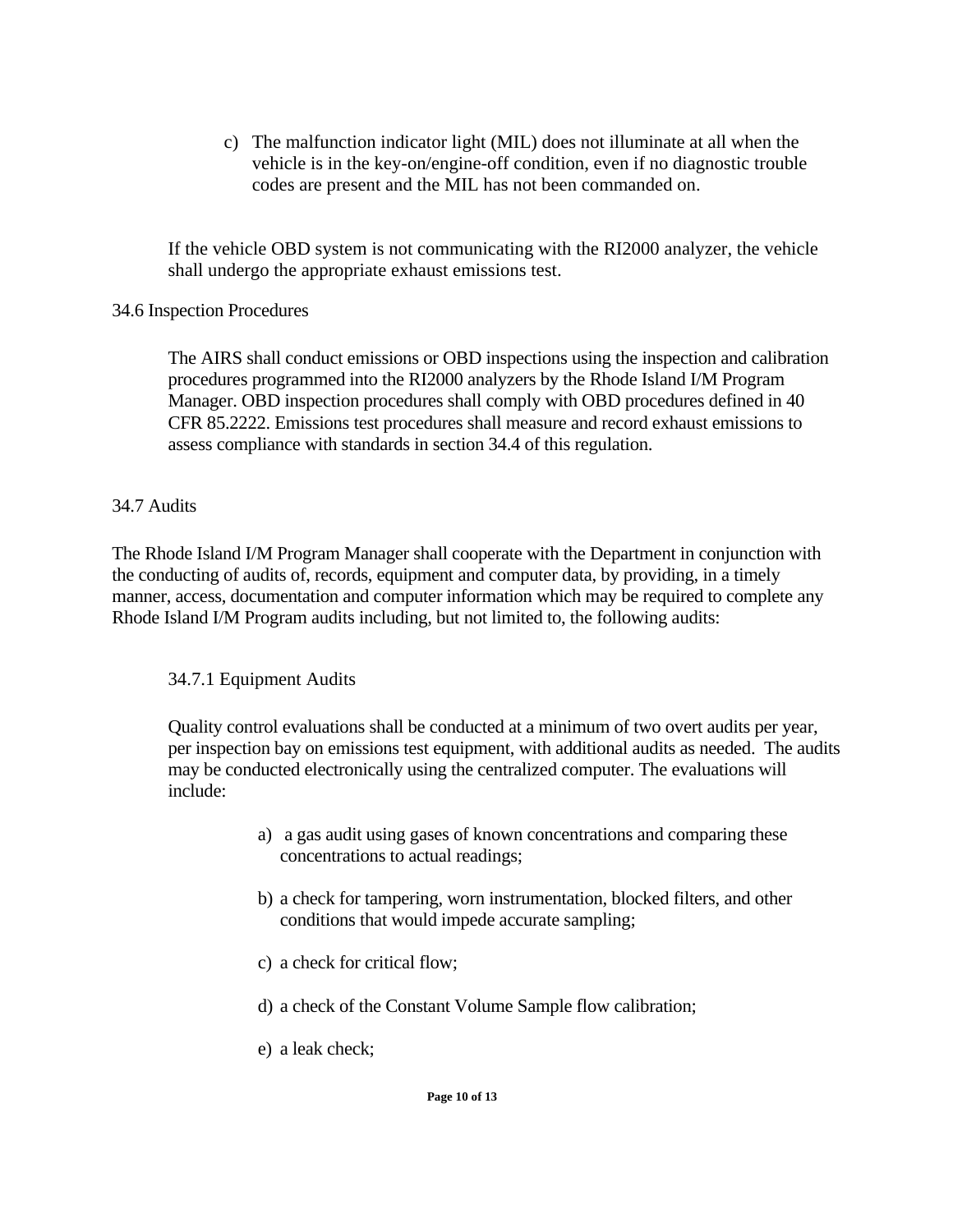- <span id="page-12-0"></span> f) a check to determine that inspection station gas bottles used for calibration purposes are properly labeled and within relevant tolerances;
- g) a check for the optimization of the analyzer;
- h) functional dynamometer checks addressing coast down, roll speed, roll distance, inertia weight selection and power absorption;
- i) a check of the system's ability to accurately detect background pollutant concentrations;
- j) a check of evaporative test equipment (gas cap tester); and,
- k) a check of on-board diagnostics testing equipment.

### 34.7.2 Computer and Record Audits

 The Rhode Island I/M Program Manager shall provide, for the emissions inspections network, a computer system which shall interface with the Department of Revenue's computer system and be devised to allow for the capacity to make a real-time collection, analysis and reporting of test data, quality control data, and perform other analysis and reporting on all aspects of the Rhode Island Vehicle Emissions Inspection Program.

### 34.8 Reporting

The Rhode Island I/M Program Manager shall assist in the collection of general information detailing analysis and evaluation of test data, quality assurance, quality control, enforcement and other areas of the Rhode Island Vehicle Inspection Program.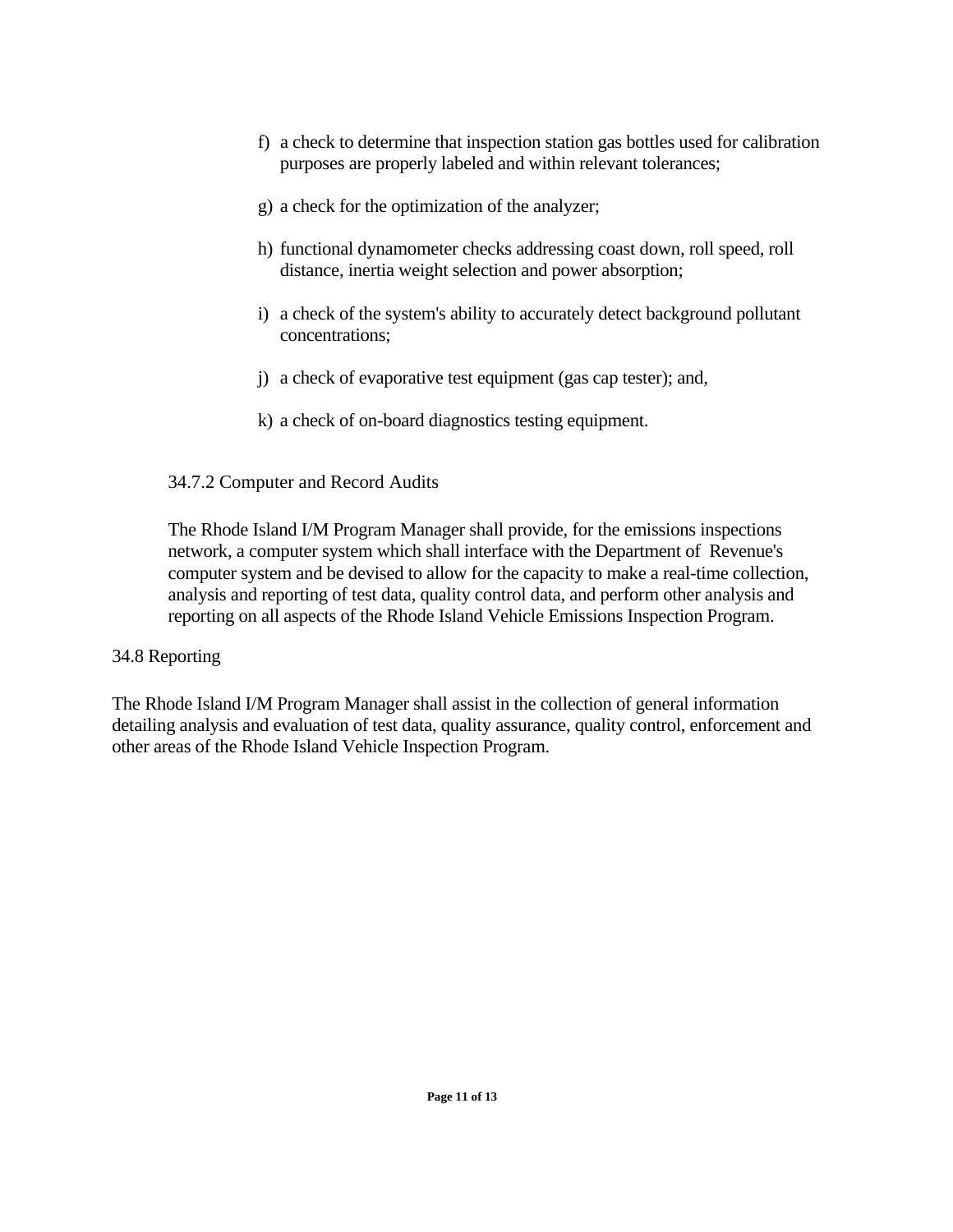### <span id="page-13-0"></span>34.9 General Provisions

34.9.1 Purpose

 The purpose of this regulation is to specify the requirements for Rhode Island's Motor Vehicle Inspection/Maintenance Program.

34.9.2 Authority

These regulations are authorized pursuant to R.I. Gen. Law § 31-47-1, as amended, and have been promulgated pursuant to the procedures set forth in the R.I. Administrative Procedures Act, R.I. Gen. Laws Chapter 42-35

34.9.3 Application

The terms and provisions of this regulation shall be liberally construed to permit the Department to effectuate the purposes of state law, goals and policies.

34.9.4 Severability

If any provision of this regulation or the application thereof to any person or circumstance, is held invalid by a court of competent jurisdiction, the validity of the remainder of the regulation shall not be affected thereby.